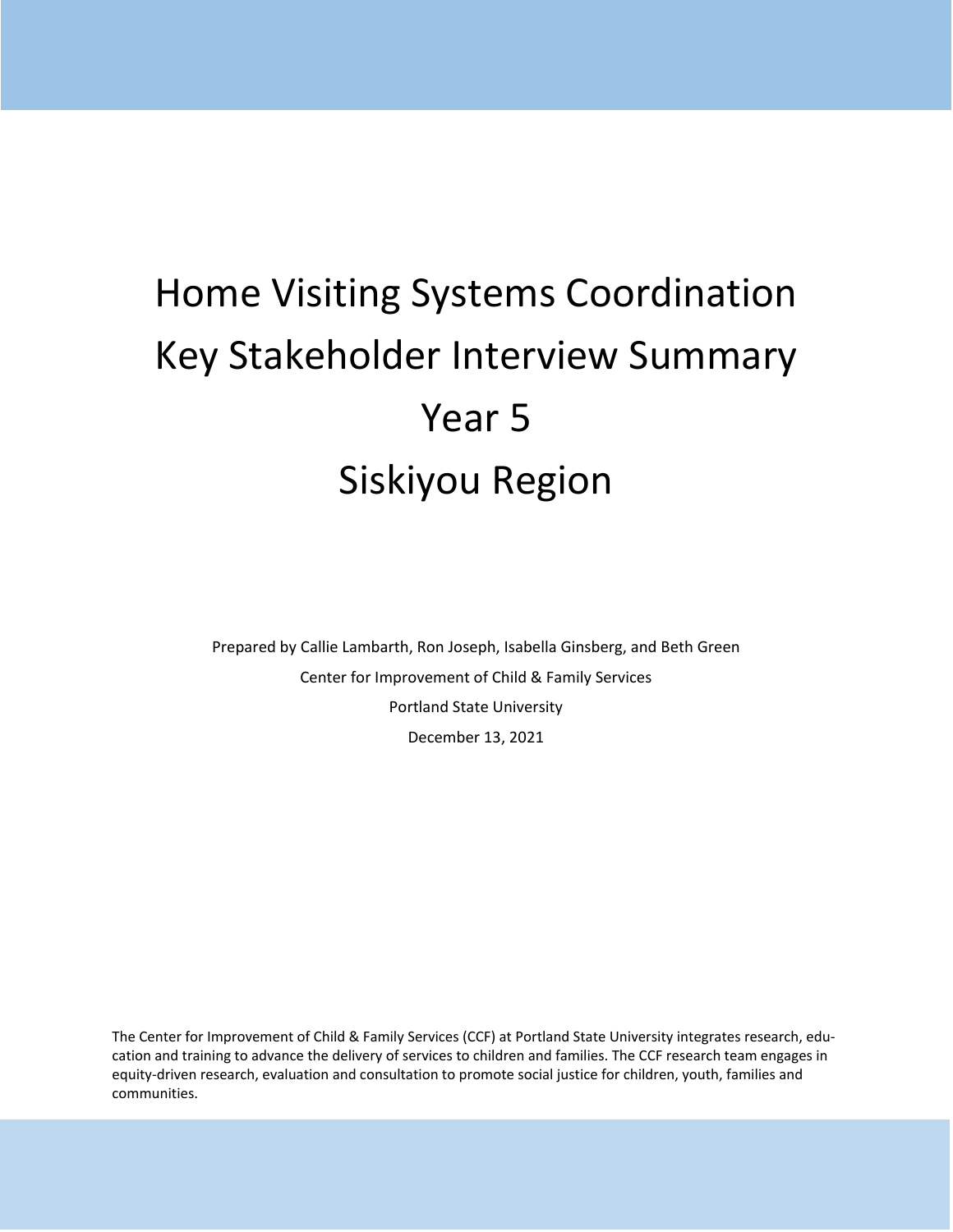## Introduction & Background

As part of the Home Visiting Systems Coordination (HVSC) project, funded by The Ford Family Foundation (TFFF), members of the Portland State University (PSU) evaluation teamat the Center for Improvement of Child & Family Services (CCF) conducted a series of key stakeholder interviews by telephone in August through September 2021.

The HVSC project aims to create a coordinated home visiting (HV) system that strengthens and benefits all home visiting models as part of each region's birth-to-five early childhood development system. The long-term goal for the project is to improve outcomes for families and expand each region's capacity to serve more families.

## Purpose of Interviews in 2021

These interviews collected information about HV system accomplishments, challenges, needs, and strengths five years into the project. Participants were asked a series of questions about each of the four major project goals:

(1) Building strong internal communication systems (within and between HV programs)

(2) Developing a shared intake and referral system for HV programs in the region

(3) Establishing a coordinated system of professional development (PD) for home visitors, and

(4) Building community awareness about home visiting.

Interviews explored the extent to which stakeholders perceived change in their region over the past year with respect to these four goals, what challenges the region has, what is helping to address those challenges, and what else might be needed to move work forward in each area.

Additionally, participants were asked about overall HV systems coordination efforts and changes. This report summarizes themes that emerged from the Siskiyou, California region.

## **Participants**

Key stakeholders represented HV program and partner agency directors, managers, coordinators, and direct service providers involved with the project.

Seven (7) stakeholders were interviewed from the Siskiyou County, California region. Interview participants have been involved in the region's Advisory Team, in addition to home visiting network gatherings, and related regional work groups

**Backbone Organization** TALK, READ, SING, PLAY, EVERYDAY!



**Siskiyou County, CA**

## **Contact Info**

For information about the HVSC Siskiyou region strategies: Michelle Harris [mharris@first5siskiyou.org](mailto:mharris@first5siskiyou.org)

For more information about the HVSC project evaluation: Callie Lambarth [lambarth@pdx.edu](mailto:lambarth@pdx.edu) Beth Green [beth.green@pdx.edu](mailto:beth.green@pdx.edu) 

## **Additional Project Partners**



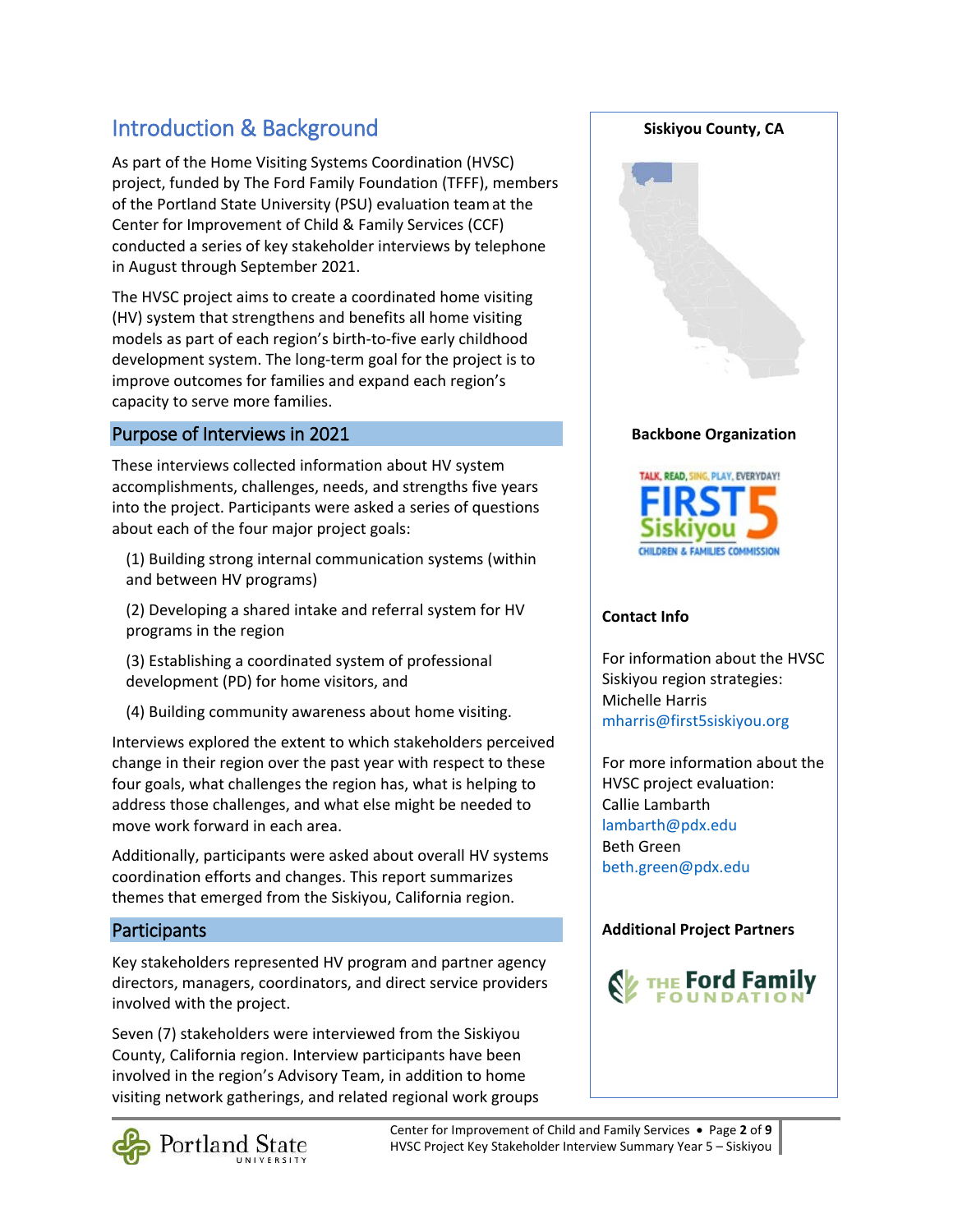such as the Community Resource Collaborative, early childhood education committee, and other collaboratives in the region.

## Most Important Accomplishments of the HVSC Project During 2021

Stakeholders were asked to describe what they considered the most important accomplishment of the HVSC project in their region during the past year.

Stakeholders emphasized the **importance of partnerships** among home visiting programs in the region, to assist each other in reaching out to support families throughout the COVID-19 pandemic, and connecting them with additional resources.

Stakeholders also described the **expanded use of a coordinated referral form** to help families connect with resources they are seeking. Seeing referral partners in the region use the form more regularly, and seeing more partners in the region testing it out, were both seen as crucial accomplishments from the past year.

**Shared professional development** opportunities were also described as an important accomplishment. In particular, the expansion of engaging virtual series to support the home visiting and family support workforce, especially during the challenges of the continuing COVID-19 pandemic.

## HVSC Project Impacts on Stakeholders

Stakeholders were asked to describe how being involved in the HVSC project has impacted their work. Overall, stakeholders appreciated knowing who other providers were in home visiting and family supports organizations, and they felt more knowledgeable about available community resources for families.

Stakeholders also felt that these relationships and knowledge made it easier for them to link families up more quickly with the resources they are seeking. Ultimately, they felt that families were better served as a result of the partnerships among programs.

## Bucket of Work: Internal Communication

Stakeholders were asked to describe progress made in the area of internal communication, that is the information sharing that occurs within and across home visiting and family support programs about services, trainings, families, or other resources. "We made a focus of really finding those hard to reach families. [Our coordinator] has done a really good job at bringing in new agencies that have those outer touches t families and really being able to connect and provide information."

"I'm really excited about the coordinated referral form. We're actually seeing it start to be used by WIC and some other partners."

"This group provides such amazing professional development, and they've really turned on a dime with getting virtual trainings out there."

"The more we all understand what each other does, the better we can all promote and steer people in a better way."

"This project has really brought me into Siskiyou County and enabled me to make connections that really benefit our families."

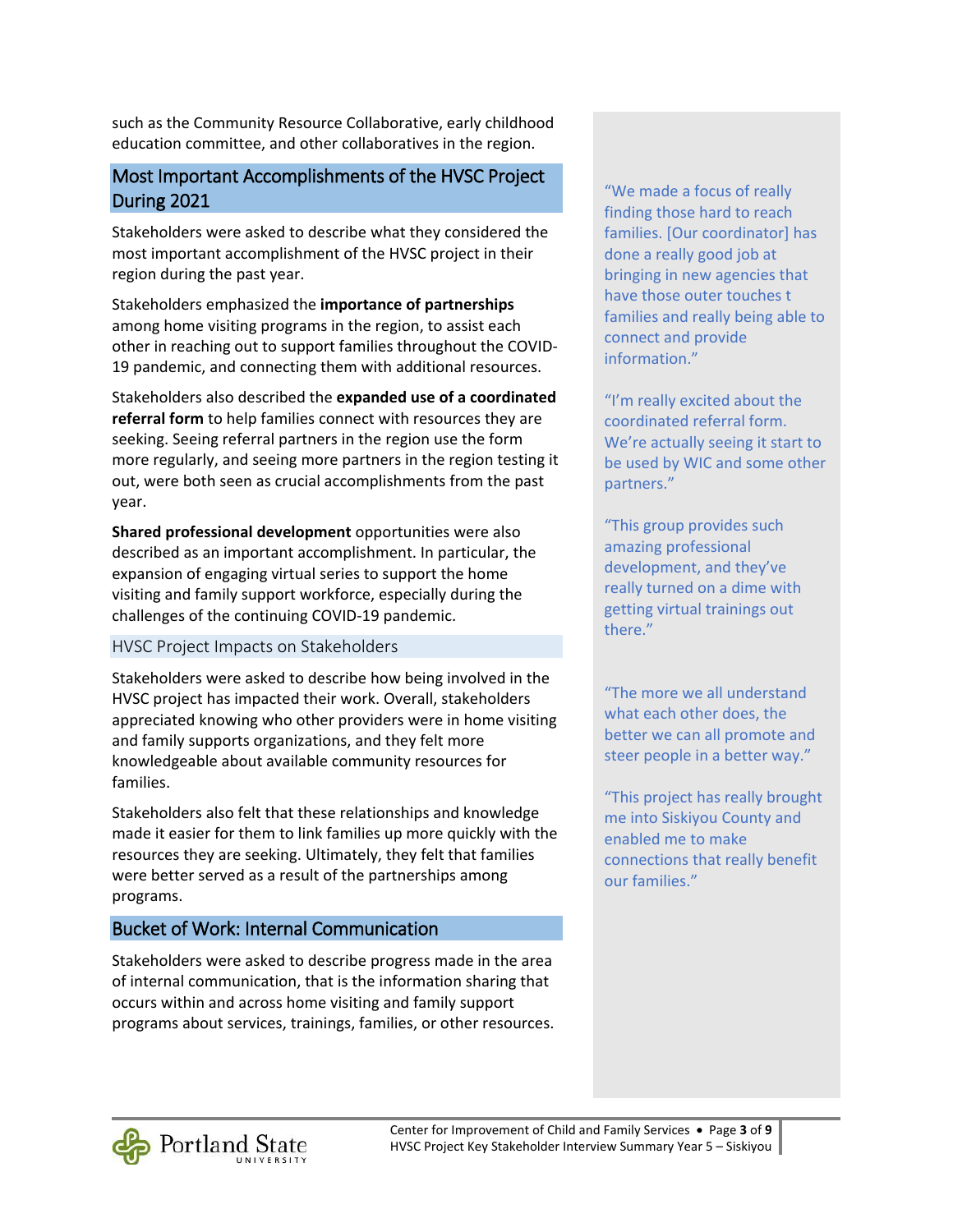#### Internal Communication: Progress

Stakeholders emphasized progress related to maintaining the structures and processes that the Siskiyou regional coordinator facilitated, that allowed stakeholders to stay connected to and involved in the HVSC work, build and maintain relationships with one another, review and reflect on data, and share information about each other's programs. Some stakeholders felt that this was made easier by switching meetings to Zoom. Although this was born out of necessity due to the pandemic, it had the unanticipated consequence of allowing more partners to participate from around the region, who otherwise would have faced long distances and travel times and may not have been able to make the trip.

Stakeholders also described additional communication strategies that complemented the regular meetings, and were available to them in case they were unable to participate, but also to use as reference in their work. Stakeholders referenced other ways their regional coordinator helped them stay connected and informed, including regular phone calls, emails, flyers, and utilization of social media platforms to disseminate information about upcoming professional development opportunities.

#### Internal Communication: Challenges

Stakeholders most often mentioned the challenge of time and workload that made it more difficult for them to always be able to attend regular advisory meetings. For some, this was due to increased demands on them and their teams due to adapting to public health pressures related to the pandemic. For others, it was related to the personal stress and demands they were experiencing and that were exacerbated by COVID-19 conditions.

Another primary challenge around communication over the past year has been adjusting to changing conditions, largely a result of COVID-19, and fluctuations in cases and hospitalizations. Health and safety guidelines issued by the State meant that some services were able to be provided in person for part of the year, but many services went through changes over the course of the year, between in-person and virtual services.

## Internal Communication: What's Needed Moving Forward

Stakeholders largely emphasized that they would like to see current communication strategies continue: regular advisory meetings, phone check-ins from the regional coordinator, as well as utilization of tools such as flyers, email, and Facebook. "One thing we do really well is hold Zoom meetings. I feel like there's a lot of connection. I think more people are attending now."

"Even if I can't make a meeting, I can look at the notes and review the agenda and know what's happened. It's keeping me in the loop no matter what."

"My biggest challenge is availability to make the meetings. Still now even in virtual, the most challenging piece is just being able to make the meeting timewise, without conflicting meetings."

"Our programs have had various forms of starting and stopping, or going or not going. It's just been difficult to coordinate that piece and know where everybody's at."

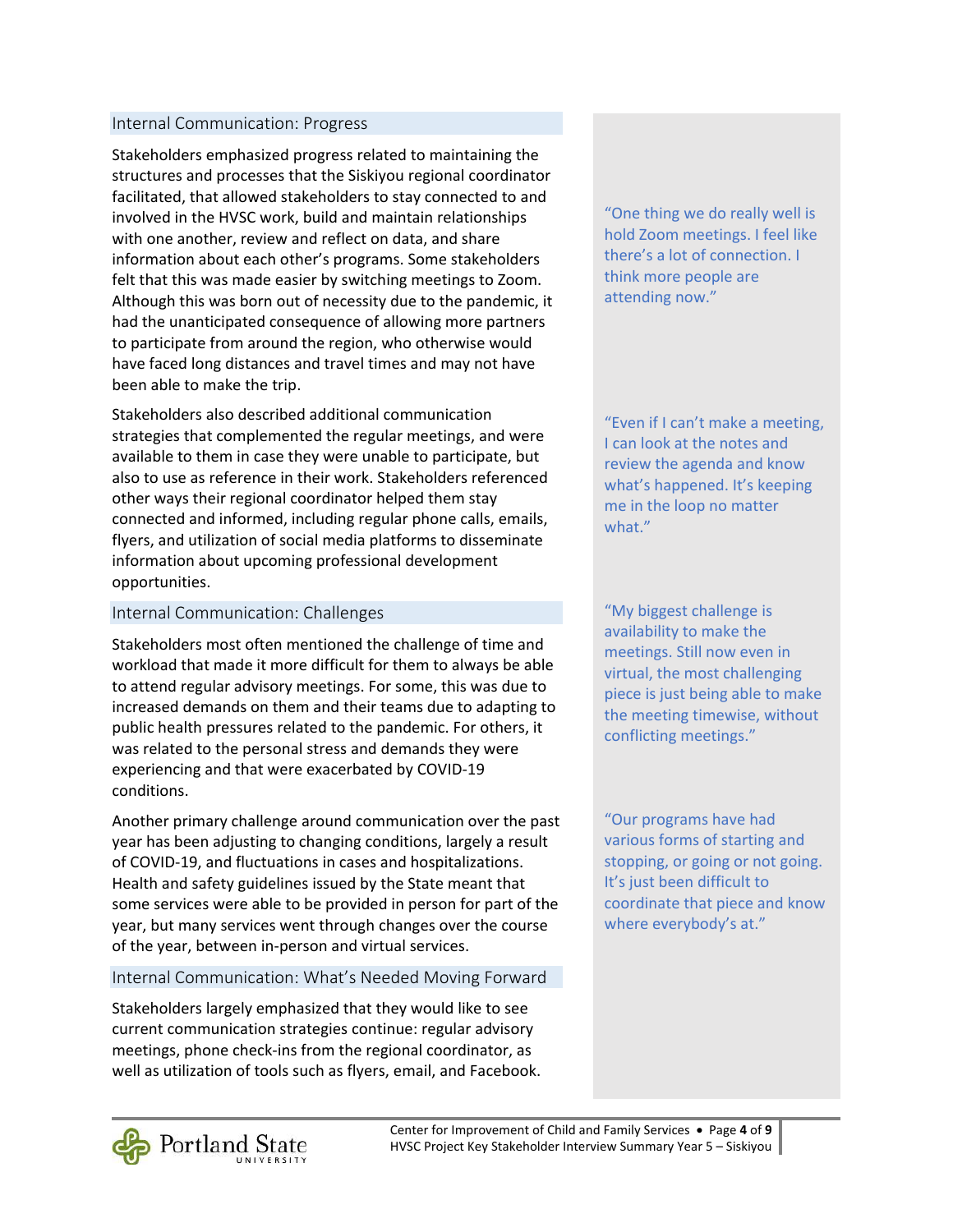Some stakeholders were interested in the potential for setting a new day/time for recurring meetings, noting that the current day/time might make it difficult for some partners that routinely attend.

Some stakeholders hoped for expanded outreach, supports for, and participation of additional partners, in particular, from programs operating in the remote rural parts of the region, tribal partners, and Modoc County programs. Especially as leadership and staff changes continue, regular opportunities to meet and orient new people to the work will continue to be important.

## Bucket of Work: Coordinated Referral

Stakeholders were asked to describe progress made in the area of coordinated referral. This relates to work done to establish better systems for connecting families to the best match home visiting program and to supplemental support services like parenting education, play groups, and other resources.

## Coordinated Referral: Progress

Stakeholders talked about the expanded use of the shared referral form and process to link families up with needed supports in their community. Some stakeholders also mentioned that they were becoming more familiar with the electronic data system that will support the referral process, and expressed eagerness about beginning to be able to use it.

In addition to using the referral form and process, some stakeholders also described the use of the Ages & Stages Questionnaire (ASQ) developmental screening tool as part of this process. They felt this was an important component to helping families see some of their child's strengths and possible areas for additional support.

## Coordinated Referral: Challenges

Stakeholders most often described the challenges of a lack of resources and supports available in their communities for families. Health services, family resource centers, and home visiting supports are not always available in families' home communities. Although referrals could be made to existing resources, they are not always accessible for families.

Stakeholders described a need for expanded cultural and linguistic responsiveness of programs. Most often, stakeholders spoke of the challenges of serving Spanish-speaking families, with very few Spanish-speaking staff currently working within home visiting and family support programs. The Mam community in the region was also mentioned, as a possible

"My feeling is that we have the ball rolling and we can't let it stop. We have to continue to build capacity, and get more people involved."

"We're getting those connections with Modoc and starting to really pull in the tribal community."

"The fact that we have orgs using the form is so much to be proud of."

"There was a training in north and south county about how to use [the referral form], how to introduce these resources to a mom who may have no idea that any of them exist. What to do to follow-up, how to make sure those connections are made."

"Families come to this area that you know it's going to be difficult to get providers here."

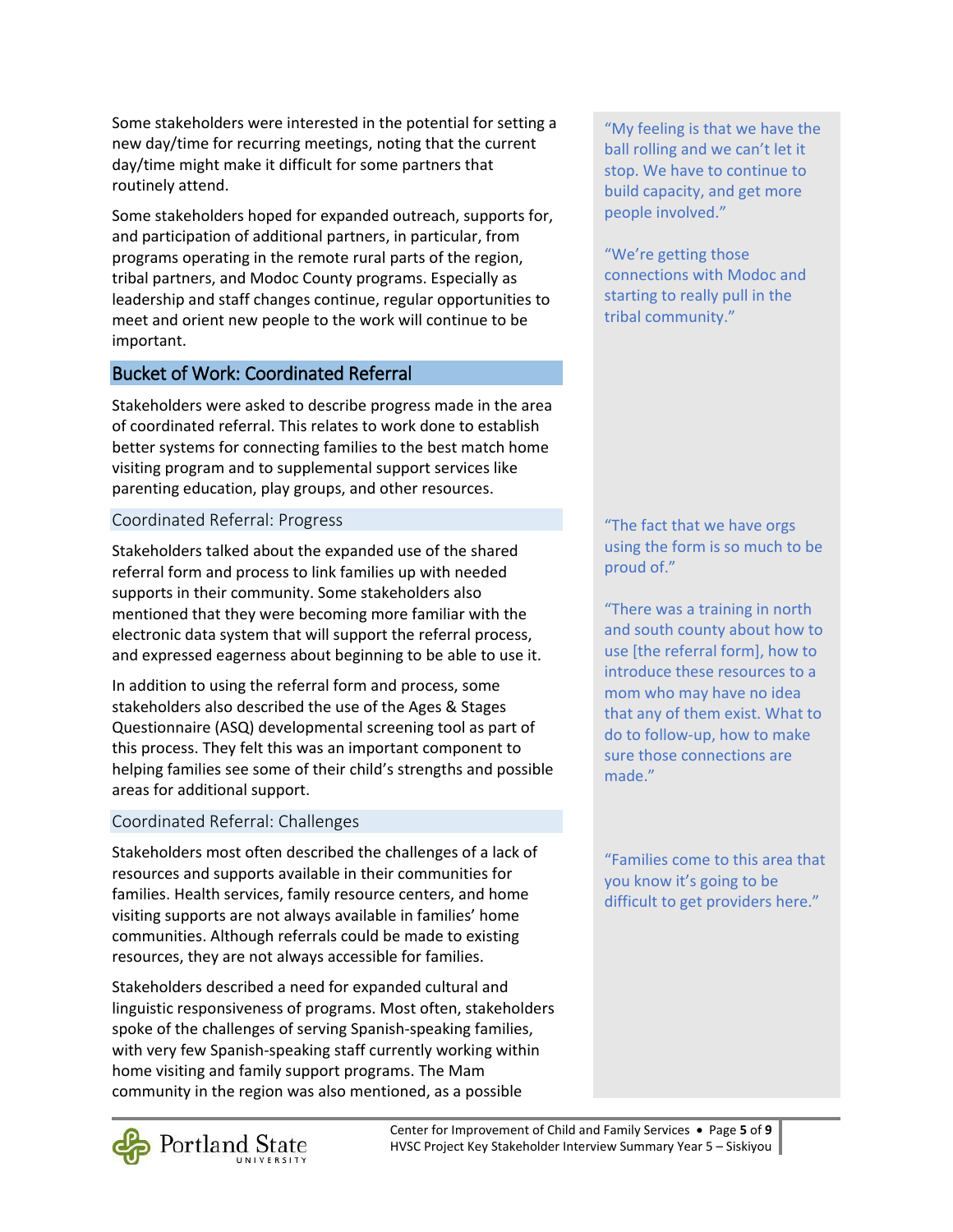cultural and language population that is currently being underserved as well.

## Coordinated Referral: What's Needed Moving Forward

Overall, stakeholders hoped that the shared referral form could continue to be utilized by a growing number of community partners. They were aware that the regional coordinator is doing some of the important work to cultivate new partnerships with health and mental health providers as well as additional family support programs, beyond Siskiyou County to utilize the form and referral process.

Stakeholders described work to translate referral materials into Spanish, but also want to see more bilingual English/Spanish speaking staff within programs to work with Spanish speaking families.

## Bucket of Work: Coordinated Professional Development

Stakeholders were asked to describe progress made in the area of coordinated professional development (PD) and planning. This relates to developing a regional home visiting professional development plan and promotion of shared training opportunities.

## Professional Development: Progress

Stakeholders expressed the value they put on the range of professional development opportunities available to them in the region. For some of the required training for specific programs, stakeholders spoke to the progress made around sharing the costs of trainings across programs that came about as a result of the partnerships established through the project.

Stakeholders also described the continued strength of feeling like their and their staff's training needs are being addressed. They appreciated being asked what topics or formats they would like to see more of, and how to continue to strengthen their skills. Some stakeholders referenced the development of a PD calendar for their programs, which allowed them to provide better feedback on the types of trainings they would like to see offered.

Many stakeholders specifically mentioned the training and coaching series with Dr. Ernie Mendez. Not only did they appreciate the content of the training series, but felt that he was skilled at engaging participants in the virtual setting.

## Professional Development: Challenges

Stakeholders described a mix of challenges around professional development over the past year. Some felt overwhelmed with

"Finding staff that can culturally meet the populations we serve. We need to find staff who are We need to find staff who are<br>going to feel comfortable having conversations with families, allowing them into their homes."

"I had a training on our curriculum and the cost I had to pay was for 25 people, but I only had 11 staff that needed training. So I opened it up to other agencies. We're doing things like that, working with other agencies."

"Ernie Mendez was just amazing, someone who is really engaging the entire time. That's hard to do when you have got a three or four hour training  $[over\, \, 200m]."$ 

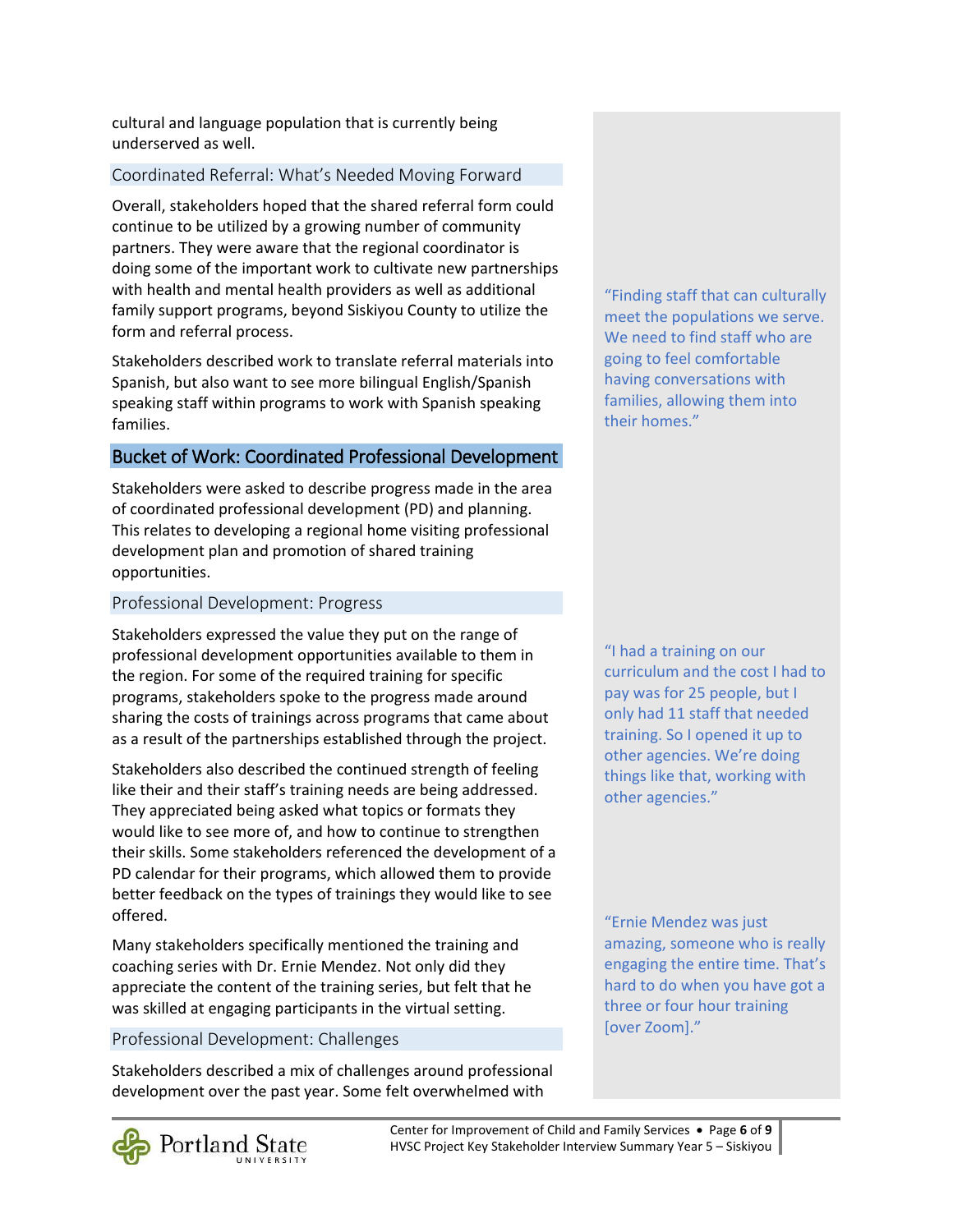the volume of opportunities being offered. Many of these stakeholders also expressed feeling burned out on virtual/online training opportunities.

Other stakeholders described feeling so overwhelmed with the intensified needs of families and adapting to delivering services virtually, that they were unable to participate in trainings offered.

## Professional Development: What's Needed Moving Forward

Stakeholders want to continue to focus on meeting the PD needs of the workforce, and how that may vary across the region. Stakeholders spoke to the ongoing challenge of workforce development to staff early childhood home visiting programs. Home visitors are required to have a range of specific and specialized skills, as well as work with families facing intense challenges. And the relative low pay with relative high demands of staff, create conditions where there is regular staff turnover, which impacts families and programs.

Much of what stakeholders shared emphasized focusing on building up the home visiting and family support workforce to serve remote rural families, and to ensure that staff reflect the communities served. In particular, they want to see more pathways for Spanish-speaking staff to access the education and training requirements of home visiting programs in the region.

Specific topics that stakeholders shared included supporting families with mental health challenges and ensuring that all services are culturally and linguistically responsive.

## Bucket of Work: Community Awareness

Stakeholders were asked to describe progress made in the area of community awareness. This relates to raising awareness about the availability and benefits of home visiting programs with families, community partners, and the community at large.

## Community Awareness: Progress

Stakeholders mentioned the completion of outreach, information, and resource materials that have been distributed to key community partner organizations in the region. They described this as helpful to families to learn more about home visiting supports in their communities.

Stakeholders described additional outreach tools and strategies such as social media posts, flyers, and encouraging both staff and families to talk about their experiences with home visiting one-on-one with other families.

"Those agencies we have helping with the referral process, we built incredibly strong relationships with, it's a really nice give and take. That trust has to be there, and I feel like in the last year, that's really what the focus has been on. We've built that up and made good rapport with them."

"This is COVID-related that certain agencies we would like to get into are so overwhelmed. They don't have the time to even sit down and have a quick meeting about what we're trying to do and the families we're trying to reach. It's just a very hectic time, and just finding the opportunities for those agencies that we want to get into and team up with has been a struggle."

"Overcoming that stigma that because someone comes to visit your home every week, doesn't mean you're a bad parent. It means you're trying to be a better parent, and add tools to your toolbox."

"Word of mouth, having someone you know talk to you about it. I feel like that is one of the biggest promotions, the best kind of promotion we have. Just talking it up is really important."

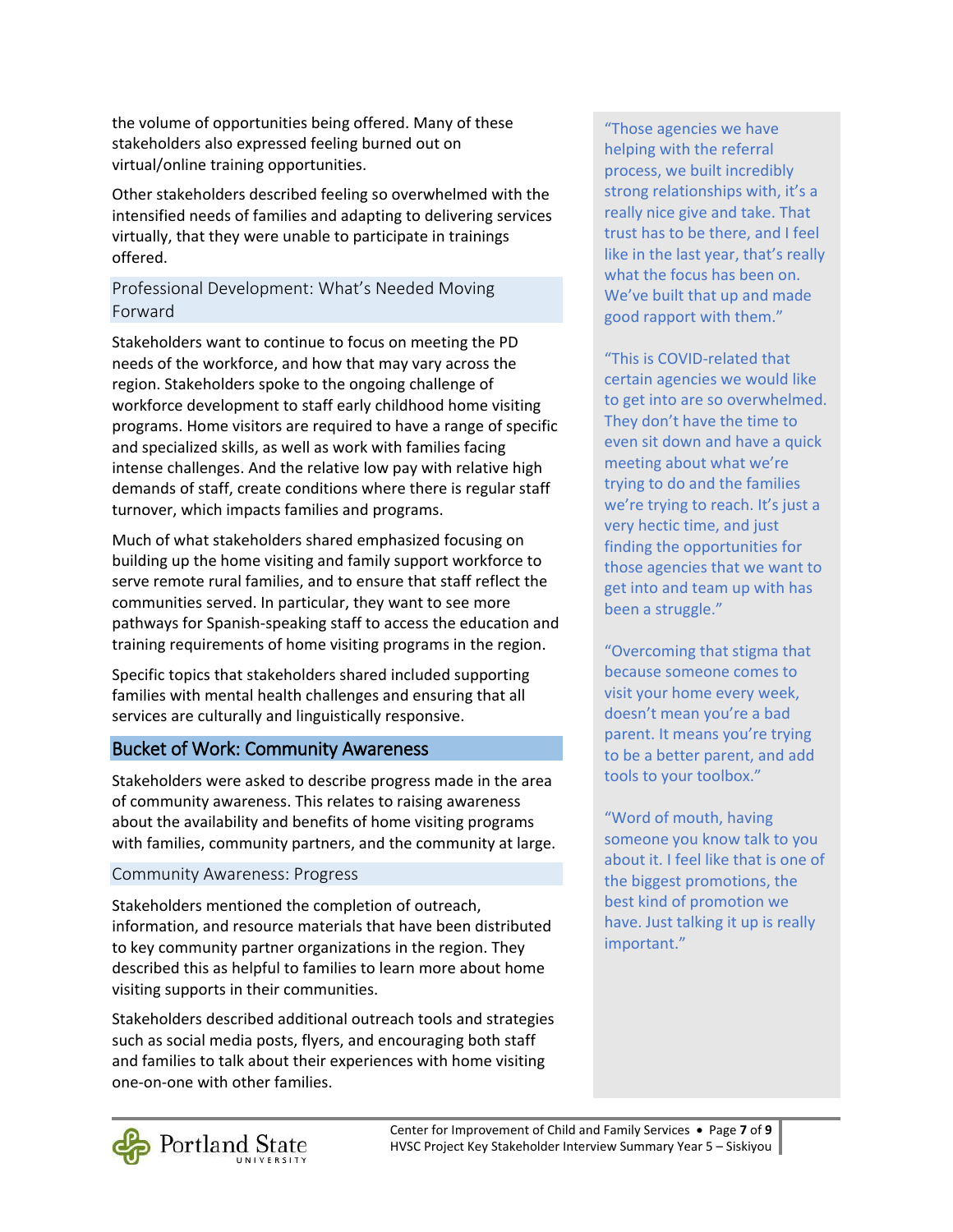Largely through expansion of coordinated referral and shared professional development, stakeholders described gains in raising community partners' awareness about the benefits and availability of home visiting programs in their communities.

## Community Awareness: Challenges

Stakeholders raised the challenge of not being able to gather in person, which could create opportunities for people and programs not familiar with home visiting, to learn more about home visiting supports and what is available in their communities. At the same time, existing partnerships with family support programs such as Family Resource Centers, were important places for families and other community members to learn more about home visiting supports and what is available to them.

Stakeholders also felt that community partners often had reduced bandwidth to have conversations to learn more about home visiting supports, due to increased demands and reduced capacity as a result of COVID-19 conditions. That has made it more difficult for home visiting programs to get the word out and cultivate new partnerships during the pandemic.

Stakeholders also raised the ongoing issue of working to combat stigma or fear that families attach to home-based services. Some families worry that they will be perceived as deficient parents, and some may also worry about home-based services leading to child welfare involvement.

## Community Awareness: What's Needed Moving Forward

Stakeholders emphasized the importance of continuing to utilize a range of community awareness-raising strategies. Using social media platforms and flyers will continue to get the word out widely about home visiting supports. At the same time, they stressed the value of one-on-one conversations with families and community partners to describe current services available, eligibility, and access.

For some stakeholders, they saw an increased role for parents/caregivers to be involved in the project, to inform strategies for getting the word out to communities and partners about home visiting and its benefits.

## Summary & Implications

Based on the accomplishments, challenges, benefits, and next steps identified by stakeholders, the following provides a summary of implications for future work for the Siskiyou region through the HVSC project.